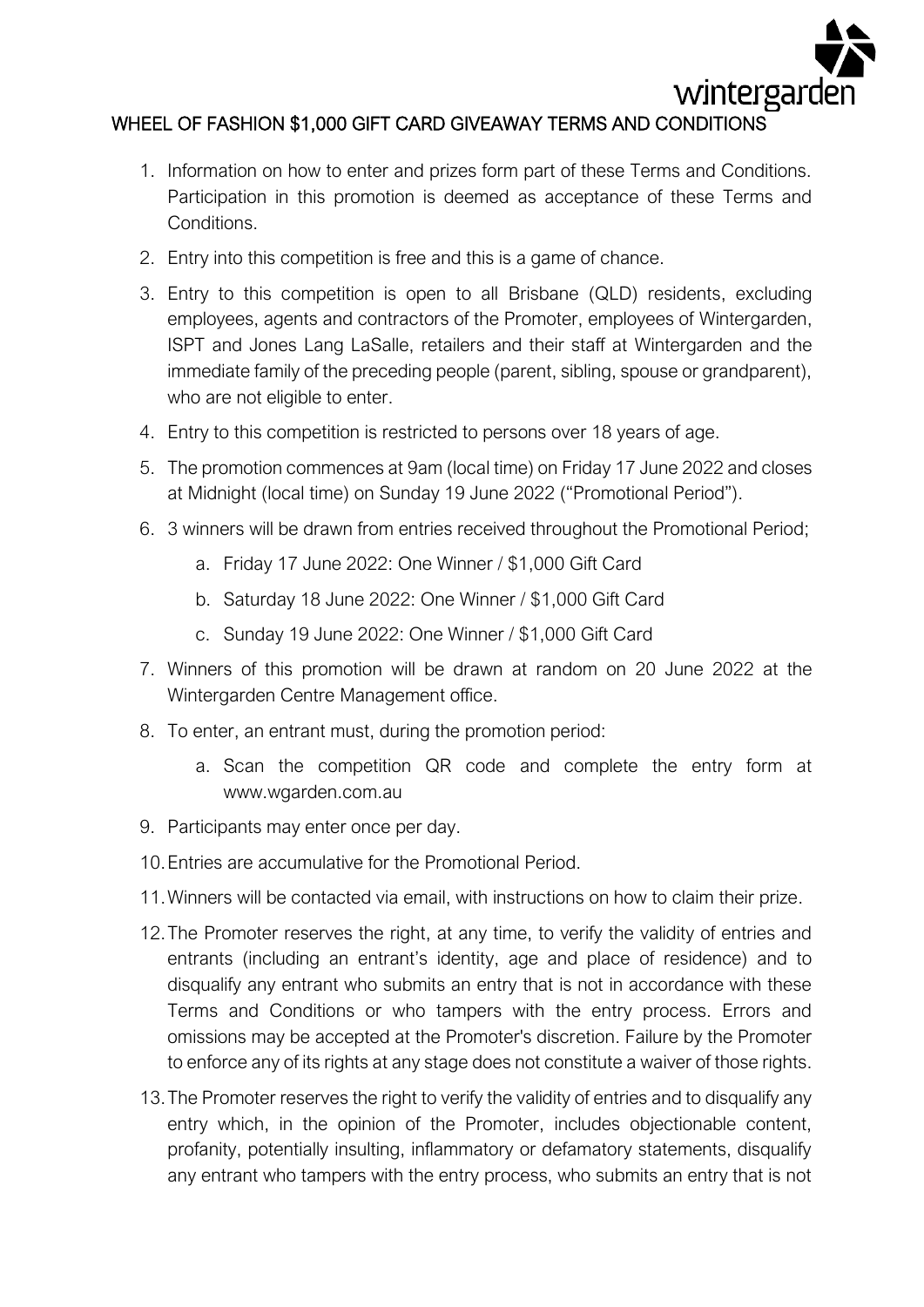

in accordance with the Terms & Conditions of Entry or who has, in the opinion of the Promoter, engaged in conduct in entering the Promotion which is fraudulent, misleading, deceptive or generally damaging to the goodwill or reputation of the Promotion and/or Promoter. The Promoter reserves the right to disqualify a winner if the Promoter becomes aware that the winner and/or the winner's entry is of a type described in this clause.

- 14.There will be Three (3) prize winners only.
- 15.Prizes are as follows;
	- a. 3 x \$1,000 Gift Cards
- 16.Winners are responsible for collecting their prize from Wintergarden Centre Management.
- 17.Any ancillary costs associated with redeeming any prize / gift card is not included. Any unused balance of any prize / gift card will not be awarded as cash.
- 18.If for any reason any part of the prize is unable to be provided, Wintergarden reserve the right to substitute any item for one of a similar value.
- 19.Gift vouchers are redeemable at Wintergarden only.
- 20.Redemption of any gift card/gift voucher is subject to any terms and conditions of the issuer including those specified by Wintergarden.
- 21.Printing errors and other quality control matters will not be used as reasons for refusing redemption of prize.
- 22.Any attempt to interfere in the fair running of this competition will result in immediate disqualification.
- 23.Participation in this competition will be deemed as acceptance of these terms and conditions.
- 24.Prize winners do not have to be present at the prize draw to claim their prize, they must however visit Wintergarden Centre Management to collect their prize.
- 25.Wintergarden will not accept responsibility for any lost, late or misdirected entries or entries not properly completed.
- 26.This promotion is offered in good faith and does not to give rise to any legal dispute and is binding in honour only. In the case of a dispute or challenge, the decision of the Senior Marketing Manager of Wintergarden will be final. The Promoter's decision is final and no correspondence will be entered into.
- 27.If for any reason a winner does not redeem the prize within the time stipulated by the Promoter, then the prize will be forfeited.
- 28.Total prize is valued at \$3,000.00 as at 14 June 2022.
- 29.All prizes are offered by the Promoter in good faith and prizes, or any unused portion of a prize, are not transferable or exchangeable and cannot be taken as cash, unless otherwise specified.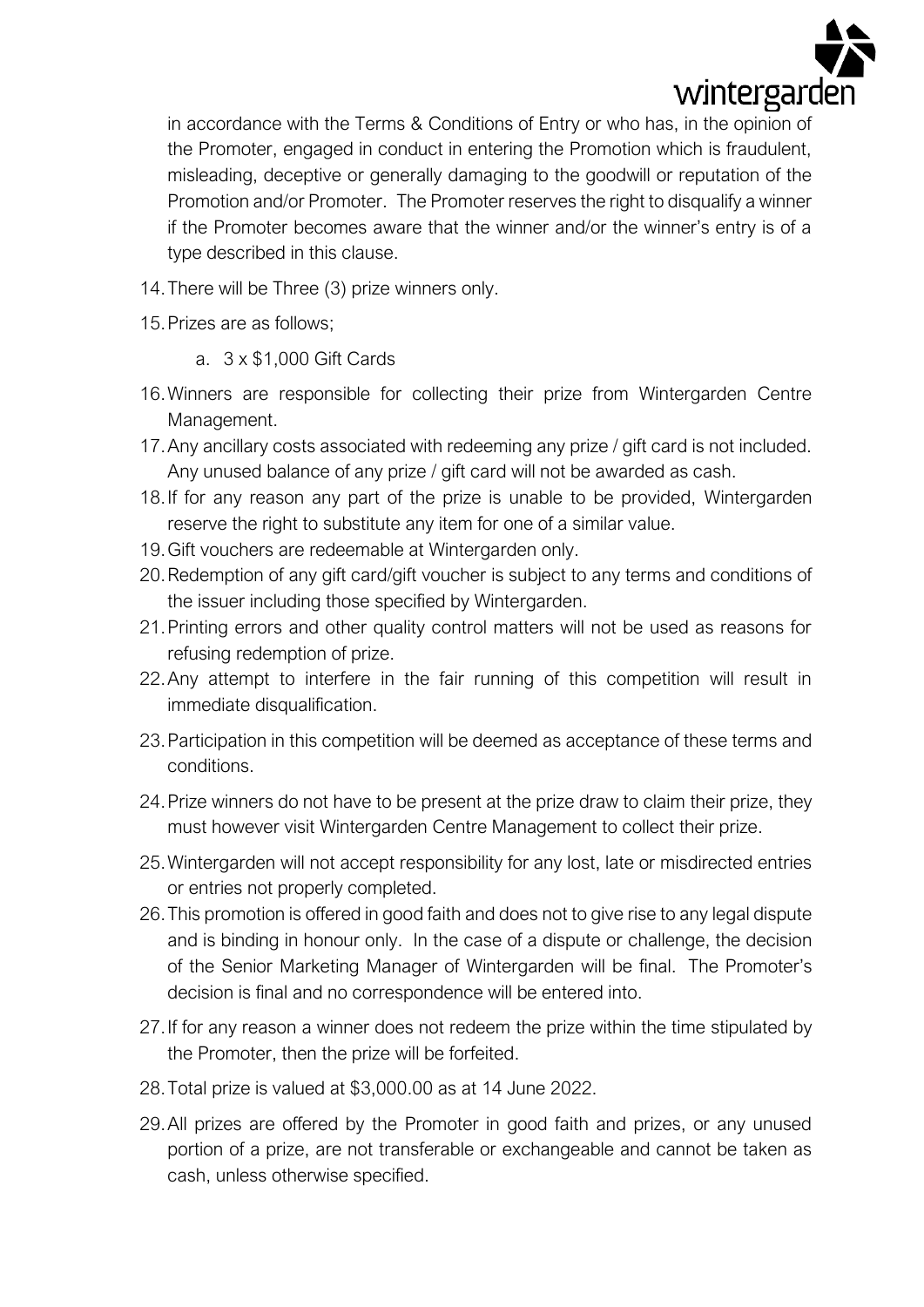

- 30.Prize collection: The winner is responsible for liaising with Wintergarden Centre Management Office to arrange redemption of the prize. Wintergarden Centre Management Office is located on level 2 of The Regent, 167 Queen Street Brisbane 4000 and the office is open during normal business hours (9.00am to 5.00pm Monday to Friday). Centre Management may be contacted on (07) 3229 9755. Entrants must present photo identification and email to claim their prize.
- 31.All Prizes must be claimed by 8 July 2022. Unclaimed prizes will be forfeited.
- 32.The promoter shall not be held liable for any loss or damage whatsoever, which is suffered or sustained by any person as a result of the use of, or in connection with the prize, including loss or damaged suffered as a result of negligence, but not including liability which cannot be excluded by law.
- 33.By entering, each entrant agrees that the Promoter may use personal information disclosed, in any media for future promotional, marketing and publicity purposes without any further reference, payment or other compensation to the entrant, including sending the entrant electronic messages. Entrants should direct any request to access, update or correct information to the Promoter.
- 34.If this promotion is interfered with in any way or is not capable of being conducted as reasonably anticipated due to any reason beyond the reasonable control of the Promoter, the Promoter reserves the right, in its sole discretion, to the fullest extent permitted by law;
	- a. to disqualify any entrant; or
	- b. to modify, suspend, terminate or cancel the promotion, as appropriate.
- 35.Any cost associated with accessing the promotional website is the entrant's responsibility and is dependent on the Internet service provider used. The use of any automated entry software or any other mechanical or electronic means that allows an entrant to automatically enter repeatedly is prohibited and will render all entries submitted by that entrant invalid.
- 36.All entries become the property of the Promoter.
- 37.The Promoter collects personal information in order to conduct the promotion and may, for this purpose, disclose such information to third parties, including but not limited to agents, contractors, service providers, prize suppliers and, as required, to Australian regulatory authorities. Entry is conditional on providing this information. By opting in, entrants agree to join the Wintergarden database and the Promoter may, for an indefinite period, unless otherwise advised, use the information for promotional, marketing, publicity, research and profiling purposes, including sending electronic messages or telephoning the entrant. Entrants should direct any request to access, update or correct information to the Promoter.